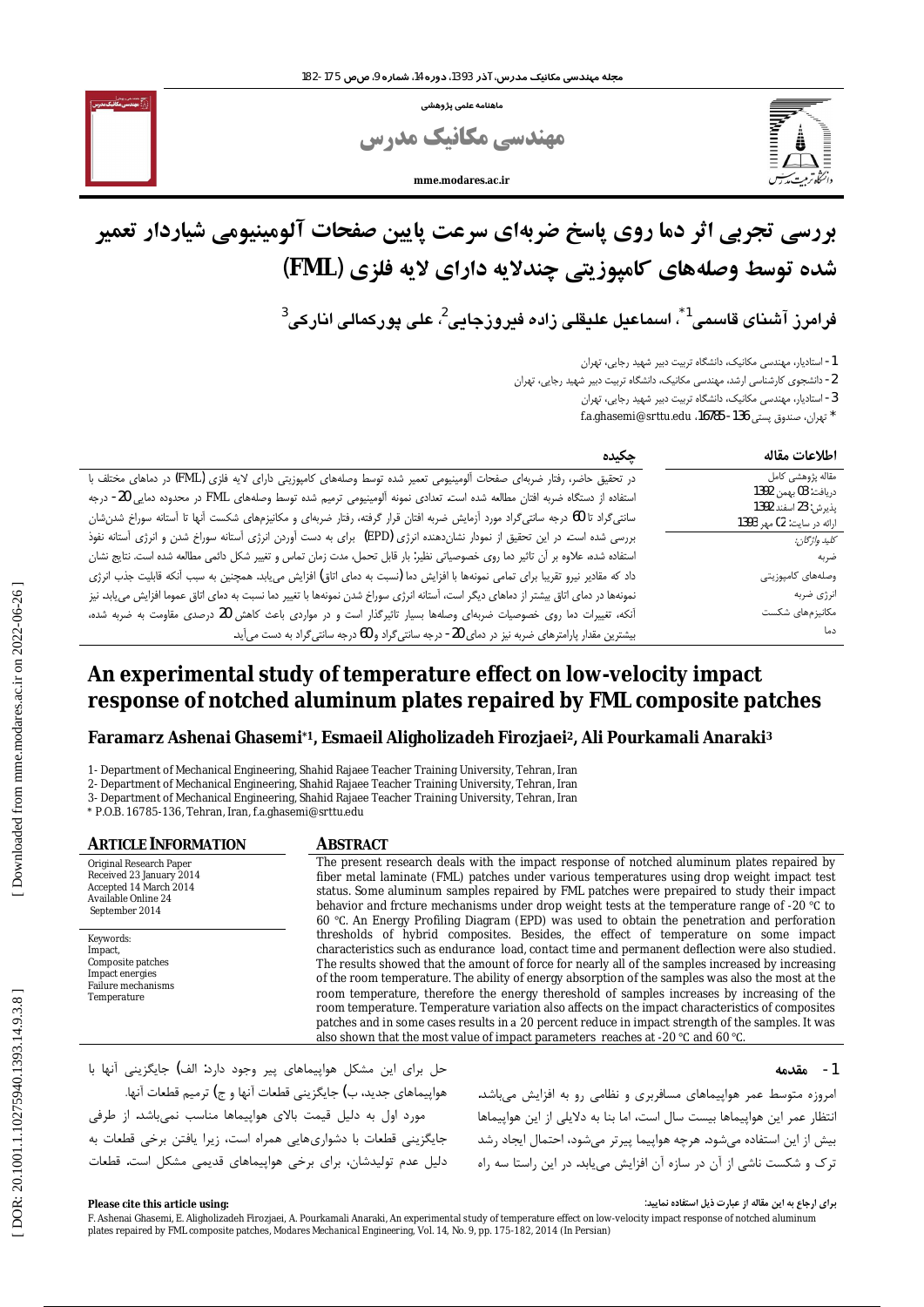مورد نظر باید به طور خاص سفارش داده شوند که در آن صورت مقرون به صرفه نیست. لذا مورد سوم، یعنی ترمیم قطعات، آسان و ارزانترین راه جهت حل این مشکل است. ضمن اینکه ممکن است تنها قسمت کوچکی از یک قطعه معیوب بوده و نیاز به تعویض کلی آن نباشد. در این روش محل خرابی ترمیم شده و نیازی به تعویض قطعه و صرف هزینه اضافی نمیباشد.

تعمیر بدنه هواپیما و اجسام هوانوردی به وسیله مواد کامپوزیتی با مقاومت بالا اولین بار در اوایل 1970، توسط لابراتوار تحقیقاتی هوایی و دریایی نیروی هوایی سلطنتی استرالیا آزمایش شد. مزایایی که باعث شد کامپوزیتهای پیشرفته تقویتکنندههای ایدهآلی برای این ساختار تعمیر شده شوند عبارتند از [1]: استحكام و سفتى ويژه بالا، وزن پايين و مقاومت در برابر خوردگی خوب. در دهههای اخیر نوع جدیدی از کامپوزیتهای چندلایه دارای لایه فلزی به نام FML برای ترمیم بدنههای آسیب دیده استفاده شده است. این مواد نوع جدیدی از کامپوزیتها می باشند که ترکیبی از فلزات مختلف و پلیمرهای تقویت شده با الیافاند که در 3 دهه گذشته پیشرفت قابل توجهی داشتهاند. آنها ترکیبی از خواص خوب فلزات نظیر شکلپذیری و استحکام در برابر ضربه بالا و خواص خوب کامپوزیتها مانند وزن پایین، استحکام در برابر خوردگی و خستگی بالا، استحکام ویژه بالا و …. را دارند [1]. در اين نوع سازه، با تغيير نوع فلز مى توان خواص مربوط به جذب انرژی را تغییر داد. از طریق تغییر نوع چیدمان و ساخت کامپوزیتهای پلیمری نیز میتوان شرایط مربوط به وزن و سفتی آین نوع سازهها را بهینه

در سالهای اخیر پژوهشهای زیادی در زمینه ترمیم بدنههای آسیبدیده هواپیماها انجام شده است. ناگاسامی و همکاران [2] تحقیقی بر پایه تحلیلهای روش اجزا محدود بر روی ساختارهای فلزی ترمیم شده توسط وصلههای کامپوزیتی انجام دادند. آنها اظهار داشتند که نسبت سفتی نقش مهمی در رفتار خستگی نمونه های تعمیر شده دارد و مقدار مناسب آن برای ضخامت های مختلف بین 1 تا 1/6 میباشد.

چو و همكاران [3] تحقيقى در مورد تأثير لايه چينى وصلههاى كامپوزيت در تعمير قطعات وصله شده انجام دادند. آنها از قطعات داراي ترک مرکزی زاویهدار استفاده کرده، بارگذاری قطعات را به صورت کششی دو محوره در نظر گرفته و تحلیل را در ناحیه الاستیک انجام دادند. آنها نشان دادند که توزیع انرزی کرنشی در مجاورت راس ترک تقریبا مستقل از نوع لایهچینی وصله است. همچنین لایههایی که دارای الیاف موازی با ترک میباشند کمترین نقش را در کاهش انرژی کرنشی در نقاط راس ترک ایفا مى كنند.

كالينان و جونز [4] يک کد المان محدود براساس پروفيل توزيع تنش برشی در لایه چسب برای حالت ترمیم متقارن ارائه کردند. آنها تأثیر خمش ناشی از ترمیم نامتقارن را شناسایی، اما نتوانستند مقدار واقعی اختلاف در محاسبه ضریب شدت تنش بین دو حالت متقارن و نامتقارن را محاسبه نمایند. چو و همکاران [5] با استفاده از شبیهسازی سهبعدی اندازه، طول و نوع لایهچینی وصلههای کامپوزیتی را که بر روی صفحات آلومینیومی ترکدار تحت بار کششی قرار گرفته بودند، بررسی کردند. آنها مشاهده کردند که با افزایش طول وصله، سطح انرژی کرنشی نوک ترک کاهش می یابد. همچنین با افزایش طول وصله، درصد کاهش انرژی کرنشی نوک ترک نسبت به حالت بدون وصله بيشتر خواهد بود، نيز آنكه تغييرات در نوع لايهچيني وصلهها كمترين تأثير را در اين رابطه داشته است.

مال و اسکوب [6] تحقیقی در مورد تأثیر هندسه و نسبت سفتی بر روی پاسخ خستگی صفحات ترکدار ضخیم که به وسیله وصلههای یک طرفه تعمیر شده بودند، انجام دادند. آنها اظهار کردند که نسبت سفتی برای صفحات ضخیم با ضخامت (6/35-35/15mm) نزدیک به 1 و برای صفحات نازک 1/4 است. لی و لی [7] آنالیز تجربی و عددی را برای رشد ترک و شکل جبهه ترک بر روی پنل آلومینیومی AL7075-T6 ترکدار تعمیر شده توسط وصله گرافیت ایوکسی انجام دادند. آنها نشان دادند که توافق خوبی بین شکل جبهه ترک در آنالیز صورت گرفته در FEM و مقادیر به دست آمده از آزمایش روی نمونه بهدست آمده وجود دارد.

اوکافور و سینگ [8] آزمایشهایی تحت بارگذاری چند محوری کششی روی صفحات آلومینیوم ترکدار تعمیر شده به وسیله وصله اپوکسی انجام دادند. آنها به این نتیجه رسید که حداکثر تنش سطحی به طور چشمگیری با به کارگیری وصلهها کاهش یافته و همچنین مکان حداکثر تنش از نوک ترک به گوشه وصله تغییر می کند. فکرینی و بویودرا [9] از FEM برای بررسی میزان تأثیر وصلههای دو طرفه نسبت به وصلههای یک طرفه FML در کاهش شدت تنش در نوک ترک استفاده کردند. آنها مشاهده نمودند که خواص چسبنده چسب باید به منظور افزایش مزایای وصله دو طرفه و برای جلوگیری از واماندگی ماده بهینه شود. لوسداد و مگنی [10] صفحات وصله شده با وصلههای دو طرفه و پلهدار FML را تحت ضربه مقایسه کردند. بررسی آنها از طریق آنالیز دو بعدی FEM روی پنلهای تعمیر شده انجام شد. آنها نشان دادند که وصله یلهدار استحکام تسلیم بهتری نسبت به بقیه دارد.

ژیانگ و شنوی [11] تأثیر وصلههای کامپوزیتی را روی صفحات آلومینیومی ترک دار بررسی کرده و دریافتند که نوع وصله و جنس الیاف و چسب مورد استفاده تاثیر زیادی در افزایش استحکام نمونههای تعمیر شده دارد، علاوه بر این مقاومت کششی نمونه وصلهدار تعمیر شده بیشتر از نمونه تعمیر نشده است. خلیلی و قاجار [1] مطالعهای تجربی بر روی پاسخ ضربه چاریی نمونههای آلومینیومی ترکدار تعمیر شده با وصلههای کامپوزیتی معمولی و FML انجام دادند و نتایج زیر را بدست آوردند:

1- وصلههای FML نسبت به وصلههای معمولی دارای الیاف کربن CFRP یا الیاف شیشه GFRP در تقویت نمونههای شیاردار بسیار موثرترند. همچنین آنکه تأثیر وصلههای FML در انرژیهای بزرگتر به وضوح بیشتر است.

2- با افزایش طول شیار، مقدار انرژی جذب شده توسط نمونههای تعمیر نشده کاهش مییابد. همچنین در وصلههای مشابه با افزایش طول شیار مقدار انرژی جذب شده کم میشود. با این حال درصد بهبود انرژی در مقایسه با قطعات شياردار تعمير نشده افزايش مى يابد.

3- در نمونههای تعمیر شده توسط وصلههای کامپوزیتی، بدون توجه به تعداد لايهها، نوع الياف به كار رفته از اهميت بالايي در جذب انرژي برخوردار است.

آشنای قاسمی و همکاران [12] به بررسی رفتار ضربهای صفحات آلومینیومی ترکدار ترمیم شده در آزمایش ضربه چارپی پرداخته و دریافتند كه با افزايش نسبت طول ترك، استحكام نمونهها كاهش ييدا مى كند. آنها نشان دادند که نوع لایهگذاری در افزایش مقاومت به ضربه تأثیرگذار بوده، این افزایش تابع نوع ترک نیست. آشنای قاسمی و همکاران [13] با استفاده از روش المان محدود توسعه یافته تاثیر لایهچینی وصلههای کامپوزیتی را بر روی جابهجایی نقاط دهانه ترک و ضریب شدت تنش و همچنین تاثیر زاویه ترک را بر روی ضریب شدت تنش در ورقهای ترکدار آلومینیومی تعمیر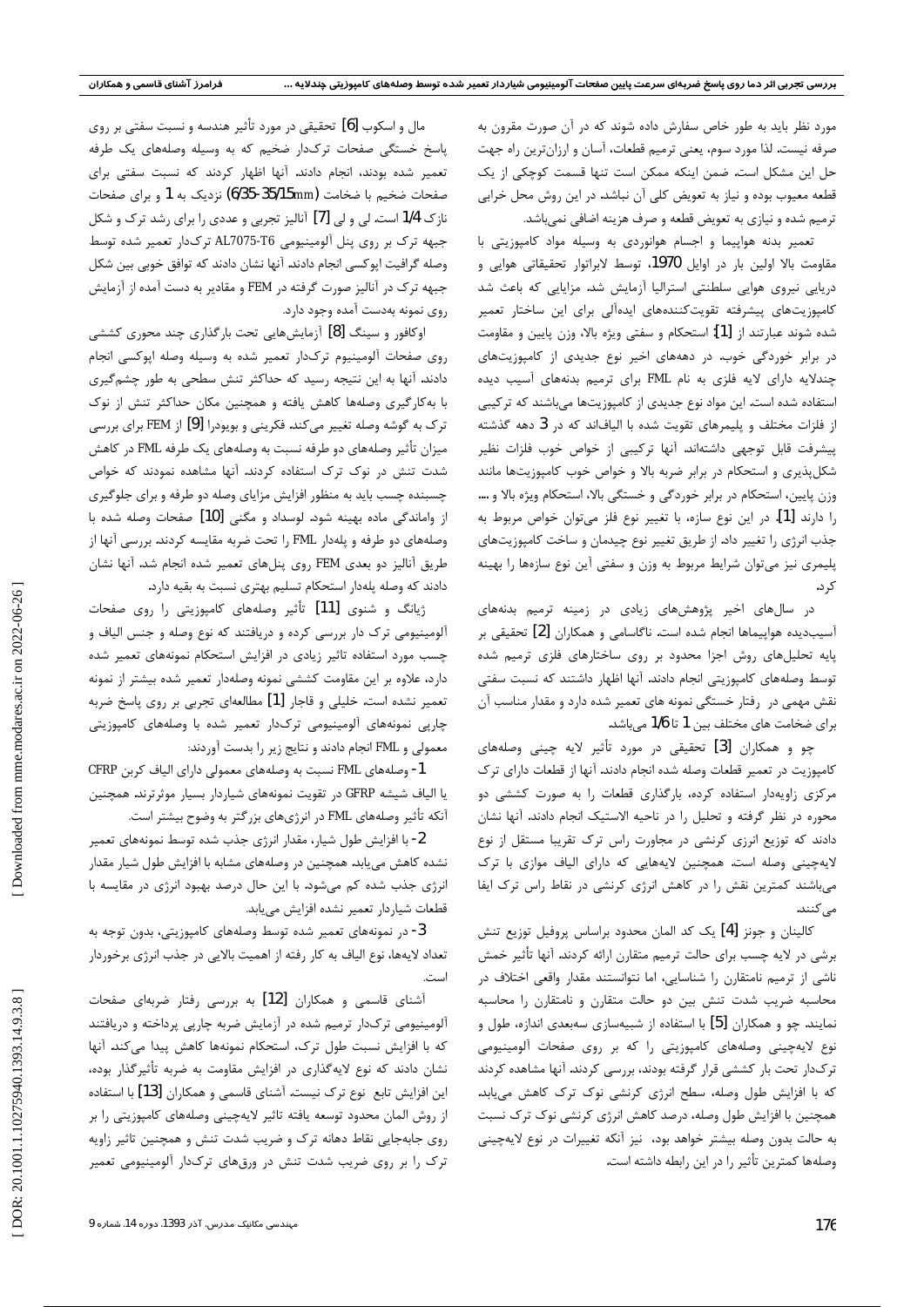شده توسط وصلههای کامپوزیتی FML تحت بارگذاری خستگی بررسی کردند. نتایج بدست آمده آنها نشان داد که وصلههای کامپوزیتی با ترکیب ورق/الیاف/الیاف/آلومینیوم بیشترین تاثیر را در خواص ترمیمی دارد و میتواند ضریب شدت تنش را تا 70 درصد کاهش دهد.

تحقیق پیش رو در راستای این اهداف و به دلیل تاثیر زیاد دما در اجسام پرنده تعمیر شده، بر روی نمونههای شیاردار ترمیم شده توسط وصلههای كامپوزيتي FML انجام شده است. در اين تحقيق تأثير سه پارامتر لايهچيني، دما و انرژی ضربه، بر روی رفتار ضربهای نمونههای مزبور بررسی شده است. بر این مبنا تعدادی از نمونهها با افزایش انرژی در دماهای مختلف، در محدوده 20- تا 60 درجه سانتي گراد تحت آزمون ضربه قرار گرفتند. با افزایش تدریجی انرژی ضربه و با تغییر دما، رفتار ضربهای و مکانیزمهای شکست نمونهها تا آستانه سوراخ شدنشان بررسی شد. از نمودارهای مختلفی برای بهدست آوردن آستانه انرژی سوراخ شدن و آستانه انرژی نفوذ نمونهها استفاده شد. علاوه بر این، تأثیر سه پارامتر فوق بر روی مدت زمان تماس، نیروی ضربه و تغییرشکل با جابهجایی دائم، بررسی گردید.

# 2-مواد و روش ساخت

### 2-1- انتخاب مواد

به سبب کاربرد این پژوهش در زمینه هوافضا، جنس فلز پایه استفاده شده از نوع T3– AL2024 بوده است كه شكل 1 منحنى تنش- كرنش آن ,ا نشان می دهد که با استاندارد آزمایش کشش ASTM E8-04 انجام شد.

برای ساخت وصلههای کامپوزیتی FML که شامل حداقل یک لایه فلز است، از لایه فلزی با جنس فسفر استفاده شد که ضخامت آن 0/2 mm و. شکل 2 منحنی تنش-کرنش فسفر برنز را نشان میدهد.

پس از بررسیهای به عمل آمده الیاف شیشه بافته شده (E-Glass) از نوع T(90°)/M200-E10 با 100gr/cm2 انتخاب شد. همچنین پس از بررسیهای انجام شده، رزین اپوکسی با نام تجاری اپوکسی (LY5052) به همراه هاردنر ARADUR 5052 شركت هانسمن انتخاب گرديد. دليل انتخاب اين رزين كاربرد فراوان آن در صنايع هوافضا بوده است [14]. يس از توليد وصلههاى کامپوزیتی FML، برای چسباندن آن به قطعات آلومینیومی ترکدار از چسبی با نام تجاری آرادیت 2015 استفاده شد. دلیل این انتخاب، استفاده از آن در تحقيقات قبلي [15] و چسبندگي خيلي خوب آن به فلزات و كامپوزيتها مے باشد [16].



# 2-2-روش ساخت نمونهها

# 2-2-1- ورق آلومينيومي شياردار

با توجه به مطالعات صورت گرفته و با توجه به استاندارد ASTM D 7136M [17] ورق آلومينيوم پايه در اندازههاي 80×80، توسط دستگاه گيوتين برقی بریده شد. پس از برش قطعات در اندازه مورد نظر، در آنها شیار ایجاد شد. برای ایجاد شیار در نمونهها از دستگاه واترجت استفاده شد.

دستگاه واترجت به دو دلیل انتخاب شد. نخست |ینکه شیار مورد نظر در این نمونهها از نوع شیارهایی بود که ابتدا و انتهای آن در داخل نمونه قرار داشت و با دستگاههایی نظیر وایرکات امکان ایجاد آنها وجود نداشت. دوم آنکه در صورت استفاده از این دستگاه، تنش پسماند حرارتی در نمونه ایجاد نمي شود. عرض شيار ايجاد شده 1 mm و طول شيار ايجاد شده 32 mm لود.

#### 2-2-2- ساخت وصله

برای ساخت وصلههای کامپوزیتی از روش دستی ساخت کامپوزیت استفاده شده است. در این روش لایههای کامپوزیت به ترتیب بر روی هم قرار میگیرند. با توجه به بررسیهای انجام شده و به دلیل اینکه مساحت ناحیه آسیب در کامپوزیتها توسط دستگاه ضربه افتان تا محدوده ای به شعاع 25 mm از مرکز برخورد میباشد، اندازه وصله 60×60mm انتخاب شده است. در مرحله نخست ورقه فلزى بكار برده شده در FML در اندازه مورد نظر بريده شدند. پس از این مرحله سطوح این نمونهها باید از حالت صاف وصیقلی خارج می شدند تا برای لایهچینی آمده شوند. برای این کار نمونهها توسط سنبادههایی با شمارههای 80 و 180 در دو جهت عمود برهم سنباده شدند. سپس بررسی شد که لبههای نمونههای بریده شده، هیچگونه انحنا و اعوجاجی نداشته باشد که باعث ایجاد تورق در کامپوزیت بعد از مرحله ساخت شود. جهت ساخت وصلهها، ابتدا ورقهای نازک فلزی توسط استون شستشو داده شده و چربی زدایی شده و سپس توسط آب گرم شستشو داده شدند تا هرگونه ذرات گرد و غبار از روی آنها پاک شود. سپس سطح فلز توسط MEKP جهت چربیزدایی نهایی شستشو و آمادهسازی شد. جهت جلوگیری از نشستن ذرات ناخالصی، روی آنها پارچه تمیز پوشانده شد. سپس جهت لایهچینی وصله، روی بستر کار یک لایه پلاستیک نازک قرار داده شده و حباب های زیر آن خارج شد. در این مرحله رزین اپوکسی ly5052 مطابق نکات زیر آماده میشود:

فسفر برنز

۔<br>کرنش[%]

شكل2 منحنى تنش- كرنش فسفر برنز

 $10$ 

 $12$ 

14



800

700

600

500

400

300

200

100

 $\mathbf{o}$ 

 $\overline{2}$ 

 $-2$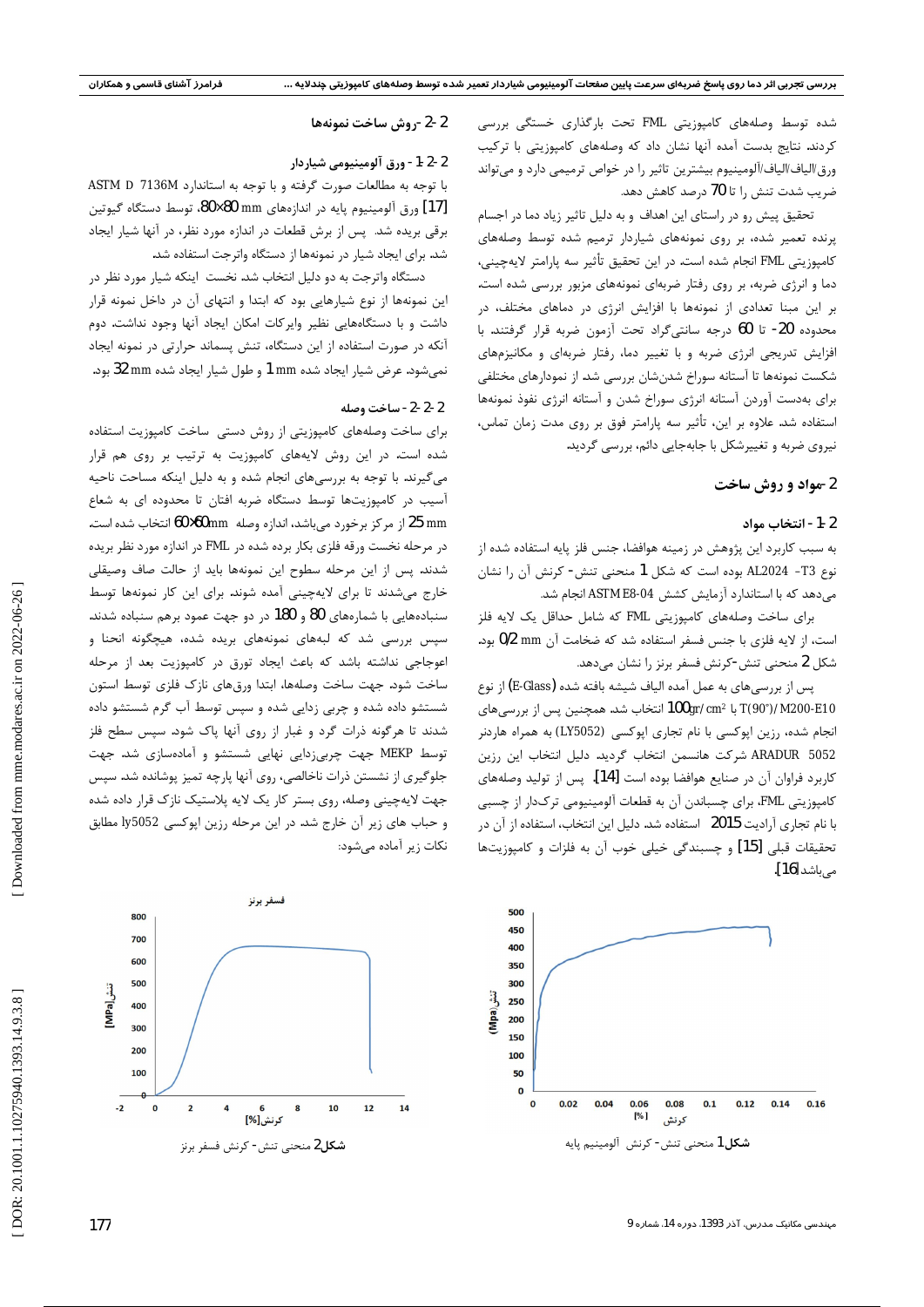1- حدود هفت الى هشت ساعت قبل از مصرف رزين به مدت 45 دقيقه در دمای 60 الی 70 درجه سانتیگراد نگهداری شد تا گازهای زائد آن خارج شود و رزین به صورت همگن درآید.

2- در هنگام استفاده، رزین روی گرمای ملایم (حدود 40 درجه سانتی گراد) قرار داده شد تا فرایند آغشتهسازی الیاف بهتر صورت گیرد. 3- نسبت اختلاط رزين به هاردنر 100:47 حجمى است كه اين نسبت توسط سرنگ های CC 50 به دست آمد.

4- مخلوط رزين و هاردنر، به خوبي با يكديگر مخلوط شده و با صرف زمان مناسب، حباب زدایی گردد.

پس از اتمام لایهچینی، یک لایه پلاستیک آغشته به ماده چرب کننده بر روی کامپوزیت FML قرار داده شد. جهت خارج شدن رزین اضافی و همچنین اتصال بهتر بین لایههای کامپوزیت، وزنههایی روی آن برای ایجاد فشاری حدود 1 bar قرار داده شد و سپس عملیات پخت انجام گرفت. عملیات پخت در دمای 25 درجه سانتی گراد و به مدت حدود 8 الی 16ساعت انجام شد. پس از اتمام عملیات پخت، رزین و الیاف اضافی که از اطراف لایه فلزی بیرون زده بود توسط قیچی برش داده شد.

#### 2-2-3- فرايند آمادهسازي سطح

برای آمادهسازی سطح قطعات آلومینیومی جهت اتصال وصله به آن و فسفر برنز، مراحل زير انجام شده است [18]:

- 1- سنباده زدن سطح مورد نظر در دو جهت افقي و عمودي
	- 2- شستشوى سطح توسط استون
- 3- قرار دادن در محلول آب گرم و پودر لباسشویی در محدوده دمای c°-50 80 به مدت پنج دقيقه
- 4- شستشوی مجدد توسط آب گرم، به نحوی که قطعات کاملا عاری از آلكالين شوند

5- تهيه محلول اچ

قطعات به مدت ده الی دوازده دقیقه در محلول اچ قرار داده شده و به آرامی توسط همزن شیشهای، همه سطوح آنها درمحلول غوطهور شدند. دمای محلول باید 60-65 درجه سانتیگراد باشد. سپس قطعات خارج شده، ابتدا توسط آب سرد و سیس توسط آب گرم شستشو داده و خشک شدند. پس از اتمام مراحل فوق، سطح كاملا براق و تميزي روى قطعه ظاهر مىشد كه براي اتصال وصله به آن آماده بود. نكته بسيار مهم آن است كه پس از مرحله آمادهسازی، فقط بیست ساعت زمان جهت چسباندن وصله وجود دارد. در صورت گذشتن زمان بیش از این فرایند آماده سازی باید مجددا انجام شود.

# 2-2-4- اتصال وصله FML به ورق ترکدار با لايه چيني مختلف

در این مرحله به منظور چسباندن وصله FML به ورق ترکدار، رزین و هاردنر به نسبت 1:1 مخلوط شده و توسط قلم چوبی یا همزن شیشهای خوب به هم زده شدند تا یک مخلوط کاملا یکدست ایجاد شود. سپس با آغشته شدن سطح فلز و وصله، آنها به هم پیوند زده شدند. عمل چسباندن، ابتدا بر روی چند نمونه به صورت آزمایشی انجام شد تا میزان ضخامت چسب به صورت تجربی تنظیم شود. پس از برقراری اتصال، مطابق دستور پخت توصیه شده [19] نمونهها به مدت 35 دقیقه در دمای 70 درجه در کوره قرار گرفتند. آزمون نمونهها حداقل پس از گذشت سه هفته انجام گردید تا اتصال به خوبی

ایجاد شده باشد. در شکل 3 یک نمونه ترمیم شده پس از طی مراحل فوق نشان داده شده است.

چسباندن وصلهها به فلز پایه به دو صورت انجام شد. در نوع اول که با کد 1 مشخص شد و نوع دوم با کد 2 مشخص شده است.

#### 2-2-5- نوع لايه چيني وصله

تعداد لايه هاي موجود در هر وصله FML سه عدد مي باشد كه شامل يك لايه فلز و دو لايه الياف كامپوزيتي است. هر لايه كامپوزيت خود از يک لايه پارچه °100 gr/cm تشکیل شده است که به صورت متعامد روی هم قرار گرفتهاند. لایهگذاریها در بخش طراحی آزمایش با شمارههای 1 و 2 کدبندی شدهاند. در کد 1، لایه فلزی آخرین لایه وصله میباشد که در هنگام ضربه با ضربهزننده در تماس است، در کد 2 لایه فلزی در وسط وصله قرار گرفته است تعداد تکرار نمونه های آزمایش شده در هر دسته 5 بار است که در دوحالت با توجه به 5 دمای آزمایش شده تعداد کل نمونه ها50 عدد بوده است (شکل 4) .

# 2-3- معرفی دستگاه آزمایش ضربه افتان و نحوه انجام آزمایش

یکی از پارامترهای مهم در دستگاههای ضربه افتان ارتفاع قابل تنظیم دستگاه است. در این دستگاه ارتفاع قابل تنظیم تا دو و نیم متر میباشد.

از طرفی برای تأمین نیروی لازم در هنگام برخورد از دو قسمتی که در این دستگاه تعبیه شده، استفاده میشود. یکی از این قسمتها، فنری است که پشت ضربهزننده قرار گرفته است. این فنر توانایی تولید 15kN نیرو را دارد. قسمت بعدی، وزنههایی هستند که روی ضربهزننده قرار میگیرند. وزن اين وزنهها بين 7kg-2 قابل تنظيم است. شكل 5 دستگاه ضربه افتان استفاده شده را نشان میدهد. از قابلیتهای خاص این دستگاه توانایی ثبت سرعت در



شكل 3 نمونه ترميم شده آلومينيومي شياردار



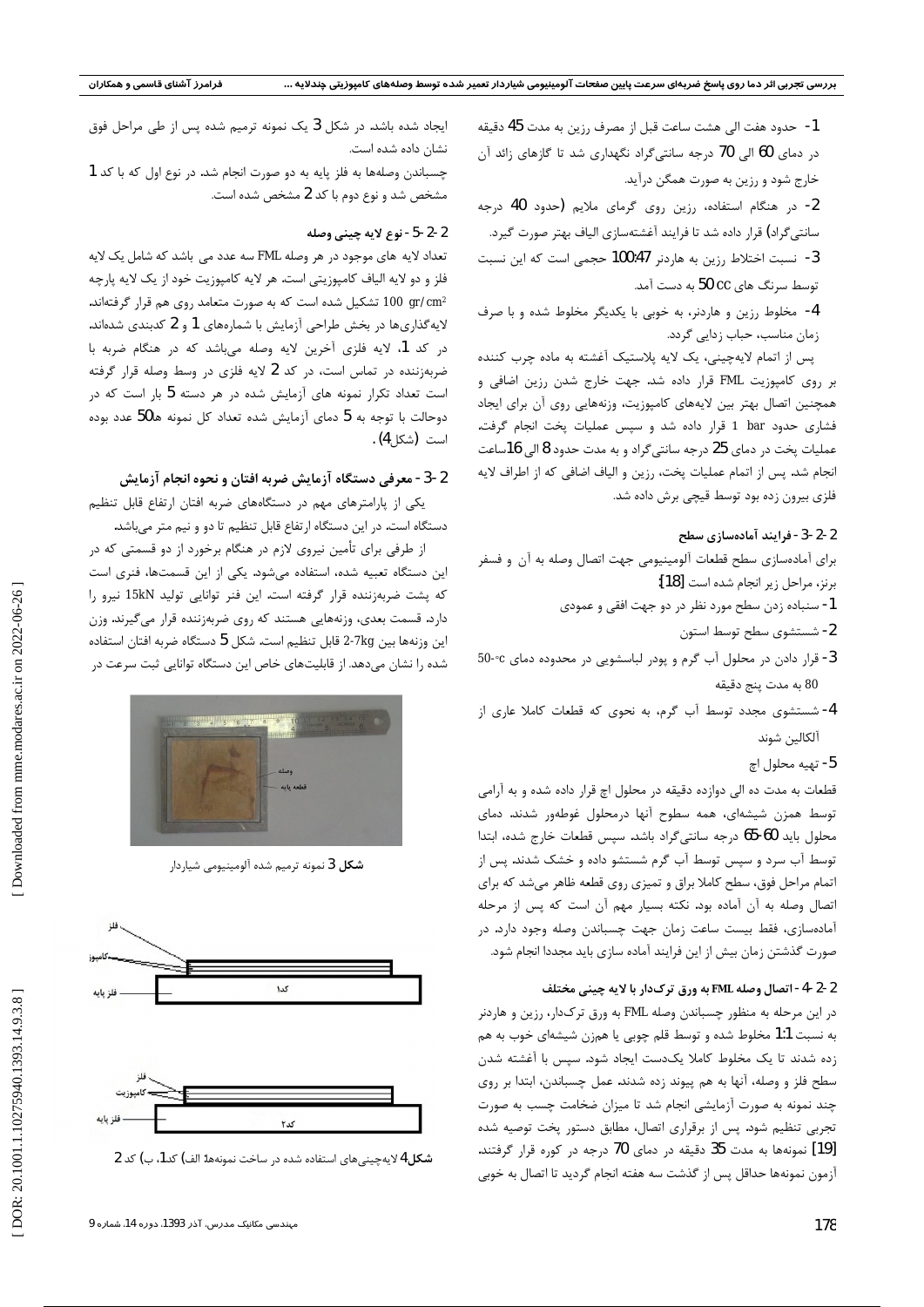لحظه برخورد و مقدار تغییر شکل در لحظه برخورد است. برای انجام آزمایش، همزمان هشت نمونه در دستگاه قرار داده می شد که توسط یک سیستم پنوماتیکی ثابت می شدند. جهت رساندن دمای این دستگاه به دماهای مورد نظر این دستگاه دارای یک قسمت کنترل دمایی است که می تواند دمای محيط آزمايش و نمونهها را از 40- تا 80 درجه سانتي گراد تغيير دهد. اين دستگاه برای مواد مختلف دارای سرهای ضربهزننده مختلفی است که هر كدام خاص آن مواد است، در اين تحقيق ضربهزننده داراى سر مخروطى با قطر 32 میلی متر است.

# 3- بررسی و تحلیل نتایج

پس از ساخت نمونهها با استفاده از دستگاه ضربه افتان CEAST در مركز رشد پژوهشکده پتروشیمی آزمایش ضربه انجام شد. با مقایسه تغییرشکلها و تورق بعد از ضربه، صفحات تعمير شده با وصله نوع 1 نسبت به ساير صفحات، یا کمتر دچار تورق شده و یا اصلا دچار تورق نشداند (شکلهای 6 و 7). تورق در حالتی که دما زیر صفر است به طور بیشتری مشهود است به طوری که در اکثر قطعات با این ساختار در دماهای زیر صفر جدایش به صورت کامل صورت گرفته و وصله از فلز پایه جدا می شود. ایجاد جدایش به این دلیل می تواند باشد که در دماهای پایین استحکام برشی چسب کاهش می یابد.

# 3-1- نمودار انرژی جذب شده در برابر انرژی ضربه(EPD<sup>1</sup>)

در آزمایش ضربه، پارامترهای انرژی ضربه و مقدار انرژی جذب شده، دو پارامتر تأثیر گذار در رفتار ضربهای نمونهها می،باشند. انرژی ضربه، مقدار انرژی است که در طول فرآیند ضربه از ضربهزننده به نمونه منتقل میشود. انرژی جذب شده به مقدار انرژی گفته می شود که نمونه در طول فرآیند ضربه جذب مے کند.

رابطه بین انرژی ضربه و انرژی جذب شده را میتوان در نموداری به نام نمودار EPD نشان داد. با نمایش این مقادیر میتوان مقادیر انرژی آستانه سوراخ شدن و نفوذ را بدست آورد.

مطابق با نتایج بهدست آمده از آزمایشها، نمودارهای EPD برای ساختارهای استفاده شده در شکل 8 الف و ب آورده شده است. به دلیل پراکندگی برخی از نتایج آزمایش، برای مقایسه رابطه انرژی ضربه و انرژی جذب شده، از یک خط مورب به نام خط تراز انرژی استفاده شده است.

ساختارها، نقاط روی نمودار (10-20 ژول) در دمای اتاق نسبت به



شكل 5 دستگاه ضربه افتان



شکل 6 ایجاد جدایش و تورق در نمونه دارای وصله نوع 2 بعد از ضربه







 $2$ شکل 8 نمودار تراز انرژی نمونههای ترمیم شده با وصله: الف) نوع1 و ب) نوع

<sup>1-</sup> Energy profiling diagram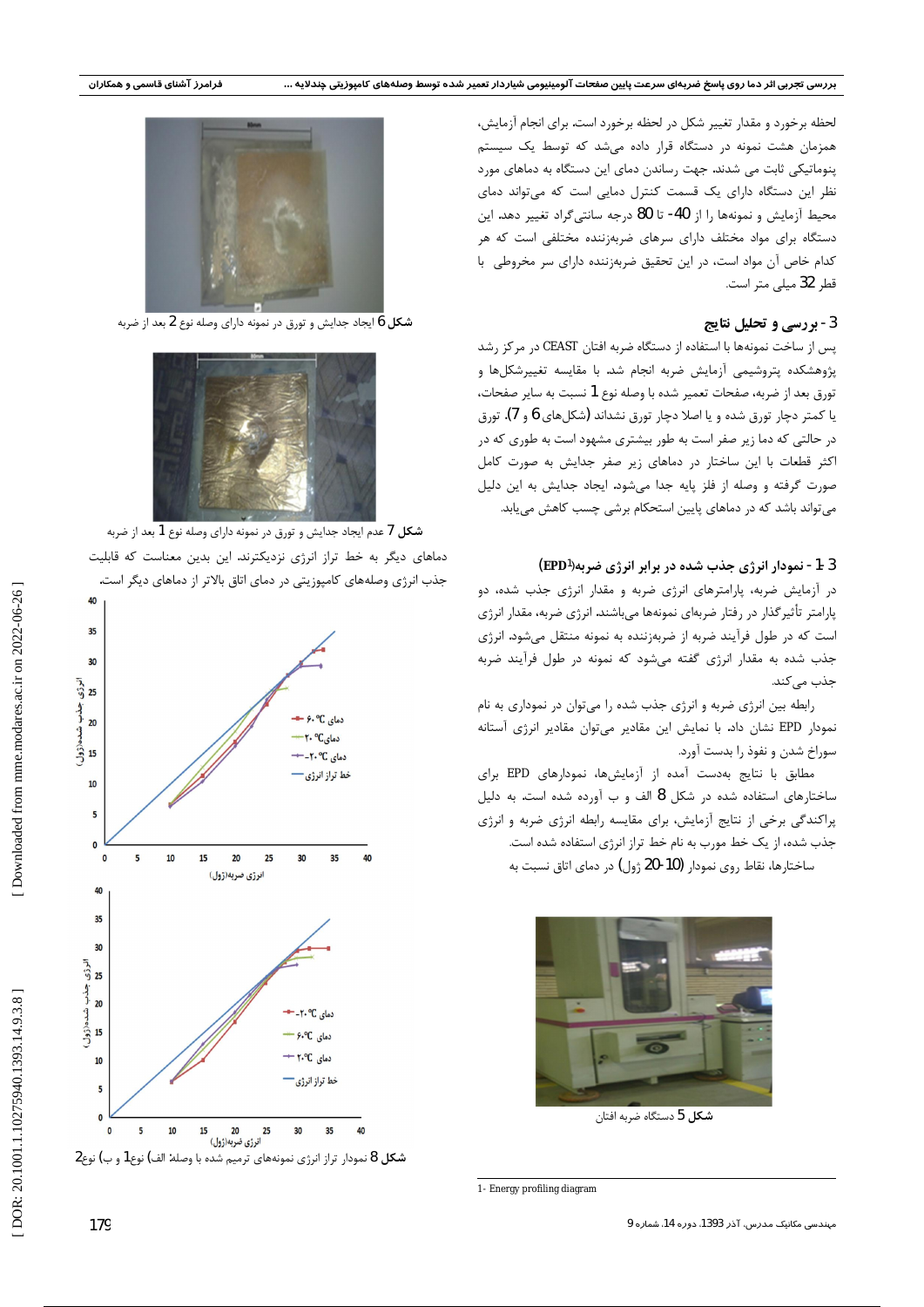قابلیت جذب انرژی نمونههای تعمیر شده، تابع انرژی اضافی ضربه (تفاوت بین انرژی ضربه و انرژی جذب شده) است. انرژی اضافی ضربه، مقدار انرژی باقی مانده در ضربهزننده است که صرف بازگردانندن<sup>1</sup>ضربهزننده از سطح نمونه در پایان ضربه میشود. همانگونه که از شکلها نتیجه میشود، انرژی اضافی ضربه وصلههای کامپوزیتی در دمای 20- درجه نسبت به دو دمای دیگر بیشتر است. به عنوان یک نتیجه میتوان گفت که قابلیت جذب انرژی کامپوزیتها با افزایش یا کاهش دما از دمای اتاق کاهش میبابد.

آستانه نفوذ اولین نقطهای از منحنیهاست که روی خط تراز انرژی قرار می گیرد. بنابراین انرژی ضربه و انرژی حد آستانه نفوذ با هم برابر میشوند. در این نقطه انرژی اضافی ضربه جهت بازگرداندن ضربهزننده از روی نمونه آزمایش وجود ندارد. یعنی در این نقطه بازگشت صورت نمیگیرد.

آستانه سوراخ شدن آخرین نقطهای از منحنیهاست که روی خط تراز انرژی قرار میگیرد. همانگونه مشاهده میشود تغییر دما روی آستانه سوراخ تأثیرگذار است و باعث افزایش آن میشود. برای نمونههای ترمیم شده با وصله نوع 1، آستانه سوراخ شدن در دماي 20 و 20- و 60 درجه سانتي گراد به ترتیب 25/17 و 29/64 و 31/73 ژول و برای نمونههای ترمیم شده با وصله نوع 2 در دماهای ذکر شده به ترتیب 26/81 و 29/63 و 27/83 ژول مىباشد.

اضافه بر این، نوع وصله بر روی آستانه سوراخ شدن نیز تأثیرگذار است. به این صورت که آستانه سوراخ شدن در دمای 20- درجه بدون توجه به نوع وصله برای کلیه نمونهها برابر و در دمای 60 درجه سانتی گراد، برای نمونههای ترمیم شده با وصله نوع 1 بیشتر از نوع 2 است. مقادیر آستانه نفوذ و آستانه سوراخ شدن نمونهها در جداول 1 و 2 نشان داده شده است، جابجایی کل در این جدول بیشترین جابجایی ثبت شده توسط دستگاه می باشد. همان طور که مشاهده میشود، آستانه نفوذ با کاهش و یا افزایش دما نسبت به دمای اتاق تغییر میکند (جداول 1 و 2). مهمت اکتاس و همکاران [19] نيز در سال 2009 با انجام تحقيقى به نتيجه مشابه دست يافتند. آنها دریافتند با کاهش دمای آزمایش مقدار انرژی آستانه سوراخ شدن افزایش می یابد.

| <b>جدول ا</b> نتایج بهدست امده مربوط به نمونههای ترمیم شده با وصله نوع ا |             |           |           |             |        |
|--------------------------------------------------------------------------|-------------|-----------|-----------|-------------|--------|
| دما                                                                      | بيشترين بار | زمان تماس | تغييرشكل  | آستانه      | آستانه |
| $(^{\circ}C)$                                                            | (kN)        | $t$ (ms)  | کل,       | نفوذ        | سوراخ  |
|                                                                          |             |           | $d$ (mm)  | $Pn($ J $)$ | Pr(J)  |
| $-20$                                                                    | 4/59        | 15/14     | 14/21     | 27/17       | 29/64  |
| $\mathbf{0}$                                                             | 4/13        | 14/08     | 11/74     | 35/25       | 26/75  |
| 20                                                                       | 4/21        | 13/15     | 11/53     | 22/23       | 25/17  |
| 40                                                                       | 4/83        | 12/28     | 12/1      | 25/64       | 27/43  |
| 60                                                                       | 5/26        | 13/18     | 12/55     | 27/56       | 31/73  |
|                                                                          |             |           |           |             |        |
| جدول2 نتايج بهدست آمده مربوط به نمونههاي ترميم شده با وصله نوع 2         |             |           |           |             |        |
|                                                                          |             |           |           |             |        |
| دما                                                                      | بيشترين بار | زمان تماس | تغيير شكل | آستانه      | آستانه |
| $(^{\circ}C)$                                                            | (kN)        | $t$ (ms)  | کا ,      | نفوذ        | سوراخ  |
|                                                                          |             |           | $d$ (mm)  | $Pn($ J $)$ | Pr(J)  |
| $-20$                                                                    | 5/37        | 14/46     | 11/05     | 27/72       | 29/63  |
| 0                                                                        | 5/37        | 13/01     | 10/98     | 26/31       | 27/27  |
| 20                                                                       | 4/10        | 12/57     | 10/09     | 24/79       | 26/81  |
| 40                                                                       | 4/66        | 12/46     | 11/78     | 23/65       | 25/66  |
| 60                                                                       | 5/24        | 12/71     | 11/93     | 24/81       | 27/83  |

1- Rebounding

3-2- بررسی نمودار نیرو- جابهجایی(F-D)

نمودار نیرو- جابهجایی اطلاعات زیادی در مورد رفتار ضربهای نمونههای ترمیم شده با وصلههای کامپوزیتی FML نظیر بازگشت، نفوذ<sup>ک</sup> و سوراخ شدن<sup>۰</sup> آنها میدهد. این نمودارها را میتوان به صورت نمودار باز و بسته دستهبندی كرد. در حالت بسته نتايج نشان دهنده ريباند شدن ضربهزننده از سطح نمونه و همچنین برگشت تغییر شکل نمونه ها میباشند. شکلهای 9 و 10 نمودار بار جابهجایی نمونههای ترمیم شده را برای انرژی لـ15 در محدوده دمایی 20- تا 60 درجه سانتي گراد نشان مي دهد.

نمودارها دارای دو قسمت صعودی برای حالت بارگذاری و نزولی برای حالت باربرداری است. بخش صعودی نمودار نیرو- جابهجایی وابسته به سفتی خمشی نمونهها و مقاومت نمونهها در برابر ضربه و بخش نزولی آن وابسته به ریباند شدن ضربه زننده از سطح نمودارها میباشد.

با توجه به این شکلها میتوان دریافت که تقریبا تمامی نمونهها دارای سفتی خمشی مشابهی در کلیه دماهای آزمایش (به جز نمونههای ترمیم شده با وصلههای نوع 2 در دمای 60 درجه) میباشند.

همان گونه که در شکلها دیده میشود، شیب اولیه نموار نوع 2 بیشتر از نمودار نوع 1 است. همچنین قسمتهای همواری روی نمودار نیرو- جابهجایی وجود دارد که این همواریها نشان دهنده کاهش در سفتی خمشی لایههای وصله است. دلیل آن می تواند انباشتگی توده آسیب دیده زیاد، ناشی از تورق در لایههای الیاف شیشه باشد. علاوه بر این وصلههای کامپوزیتی، به دلیل ترد شدن رزین پلیمری در دمای 20- درجه سانتی گراد، خواص ترد بیشتری از خود نشان می دهند. لذا، همان گونه که در شکلها دیده میشود، در حالتی که ریباند اتفاق میافتد مقادیر کرنش و تغییرشکل نمونهها در دمای 20-کمتر از دماهای دیگر است.

شکلهای 11و 12 نمودار نیرو جابهجایی نمونهها را در حد انرژیهای نفوذ نشان میدهد. در این سطح از انرژی، ضربهزننده برای اولین بار به نمونهها می چسبد و ریباند اتفاق نمی افتد.

در اینجا چون ریباندی رخ نمیدهد، نمودارها از نوع باز میباشند. یعنی انرژی اضافی ضربه نیز در این حالت وجود ندارد و نمونهها برنمی گردند و وارد محدوده تغییر شکل دائم یا پلاستیک میشوند. علاوه بر این اندازه نیرو در



<sup>2-</sup> Penetration 3- Perforation

مهندسی مکانیک مدرس، آذر 1393، دوره 14، شماره 9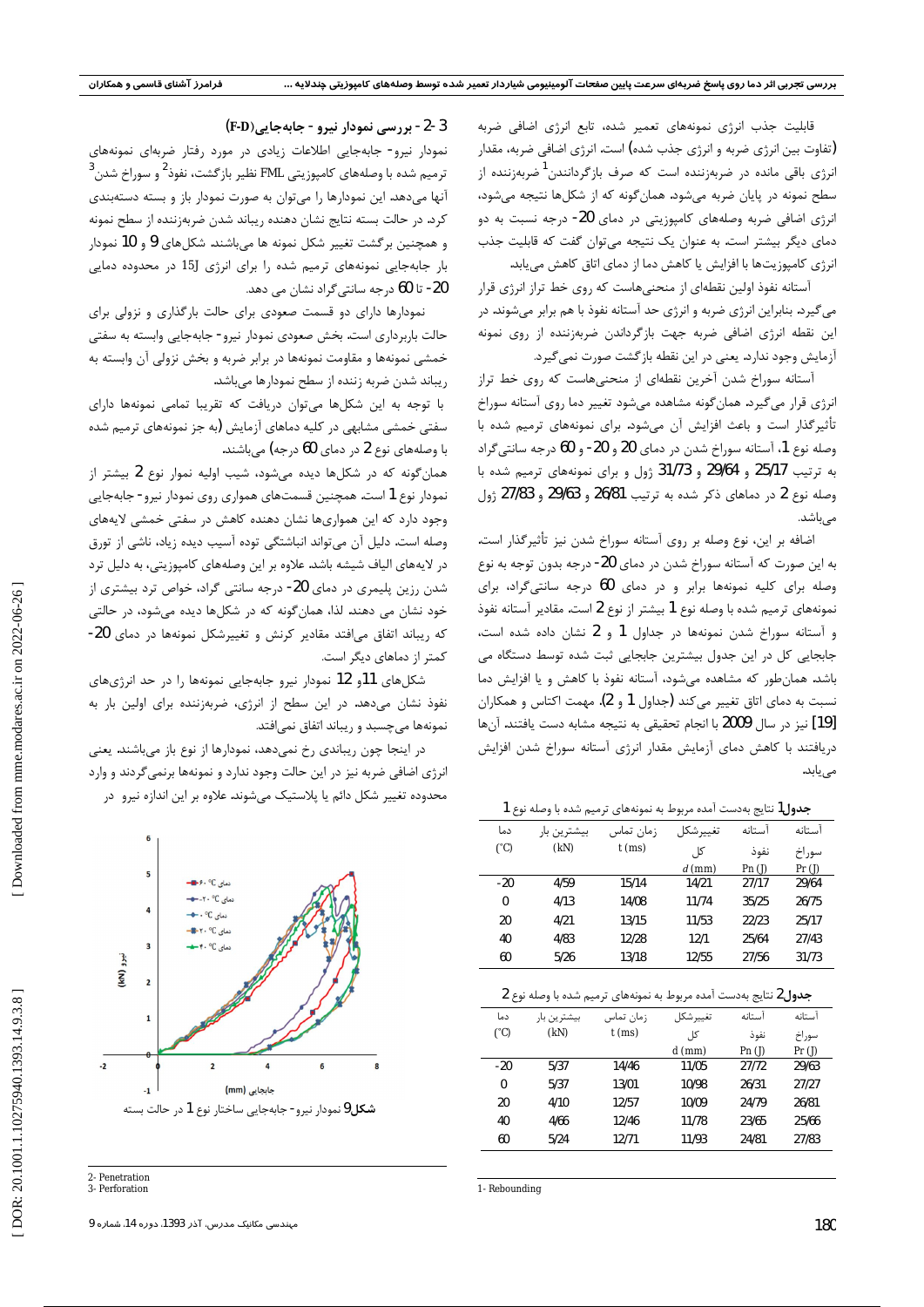

شكل 13 نمودار نيرو- جابهجايي در حد انرژى سوراخ شدن براى نمونه نوع 1



شكل 14 نمودار نيرو- جابهجايي در حد انرژي سوراخ شدن براي نمونه نوع 1



**شکل 1**5 مقادیر پراکندگی انرژی آستانه سوراخ شدن نمونههای 1 و 2

نمونهها و مقادیر نیرو افزایش می یابد (بهجز در دمای 40 درجه برای وصله نوع 2). به طور خلاصه، با افزایش یا کاهش دما از دمای اتاق، وصلههای کامپوزیتی رفتار تردی از خود نشان میدهند و در نتیجه، مقدار نیرو افزایش می یابد.

#### 4- نتيجه گيري

در این پژوهش رفتار ضربهای نمونههای تعمیر شده به وسیله وصلههای کامپوزیتی چندلایه دارای لایه فلزی از نوع FML با در نظر گرفتن اثر دما مورد مطالعه قرار گرفت و نتایج زیر حاصل شد:

1- قابلیت جذب انرژی نمونهها و وصلهها در دمای محیط بیشتر از دماهای دیگر است، بنابراین آستانه انرژی سوراخ شدن نمونهها با تغییر دما نسبت به دماي اتاق عموما افزايش مييابد.

2- حداكثر نيروى تماسى در برخورد تقريبا براى تمامى نمونهها با تغيير دما



شكل10 نمودار نيرو- جابهجايي ساختار نوع 2 در حالت بسته



**شکل 1**1 نمودار نیرو- جابهجایی در حد انرژی نفوذ برای نمونه نوع 1



دماهای بالاتر و پایینتر از دمای اتاق بیشتر است. از شکلها میتوان دریافت که مقادیر تغییرشکل نمونهها برای نمونه 1 در دمای 0 و 20 درجه و برای

شکلهای 13 و 14، نمودار نیرو- جابهجایی نمونهها را در انرژی آستانه سوراخ شدن نشان میدهند. مشابه حالت قبل، در این حالت هم منحنیهای نیرو- جابهجایی باز است و مقادیر جابهجایی و تغییرشکل نمونهها در آستانه انرژی سوراخ شدن افزایش مییابد. همانطور که مشاهده میشود، قسمت صعودی منحنیها مشابه هم بوده و قسمت نزولی منحنیها به دلیل فرم آسيب وارده به نمونهها متفاوت مىباشد.

شکل 15 مقادیر پراکندگی انرژی آستانه سوراخ شدن نمونههای 1 و 2 را نسبت به دما نشان میدهد. همانطور که در شکلها دیده میشود، با افزایش یا کاهش دما نسبت به دمای اتاق آستانه انرژی سوراخ شدن

نمونه 2 در دمای 0 و 60 تقریبا برابر است.